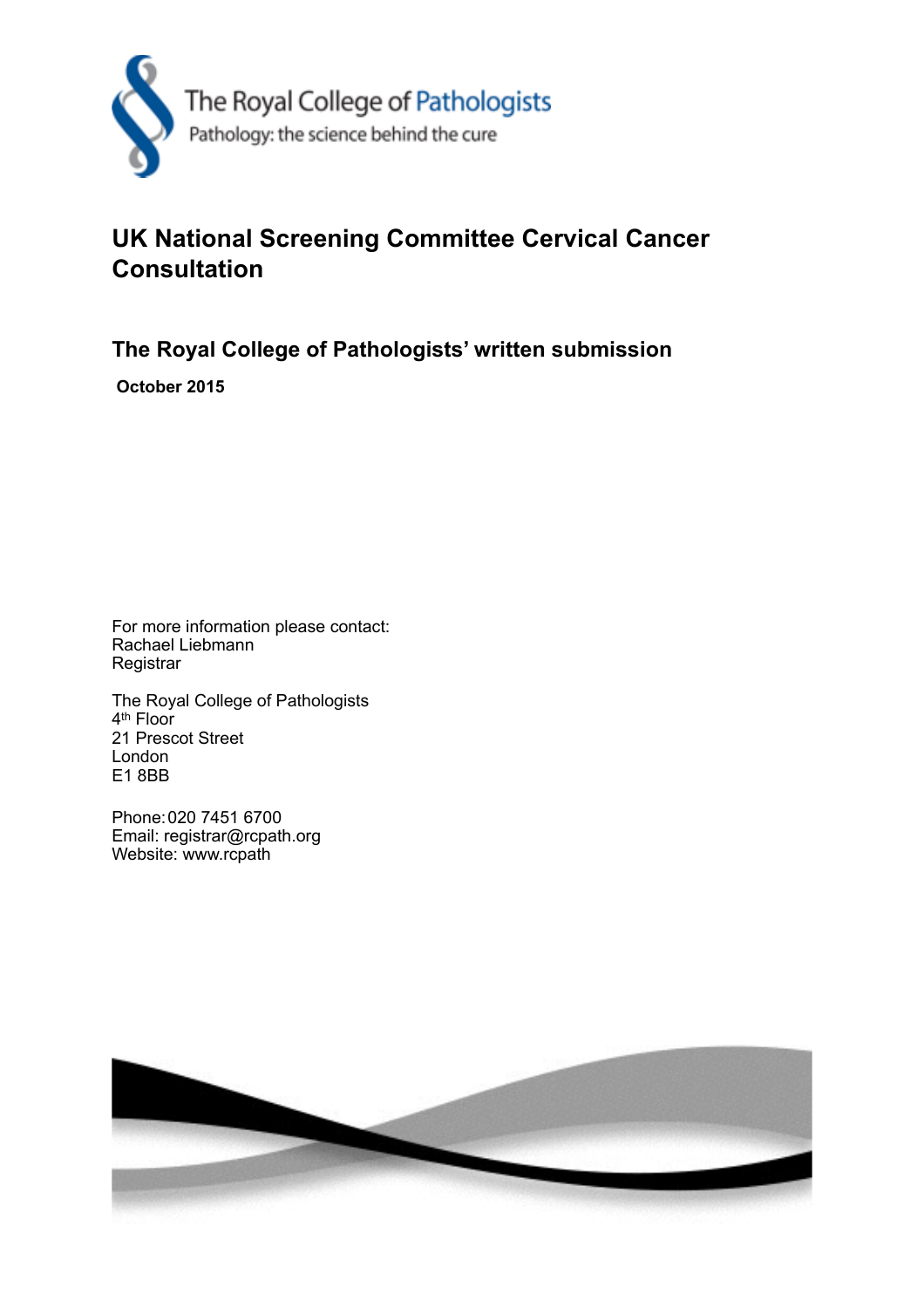## **1 About the Royal College of Pathologists**

**1.1** The Royal College of Pathologists (RCPath) is a professional membership organisation with charitable status. It is committed to setting and maintaining professional standards and to promoting excellence in the teaching and practice of pathology. Pathology is the science at the heart of modern medicine and is involved in 70 per cent of all diagnoses made within the National Health Service. The College aims to advance the science and practice of pathology, to provide public education, to promote research in pathology and to disseminate the results. We have over 10,000 members across 19 specialties working in hospital laboratories, universities and industry worldwide to diagnose, treat and prevent illness.

**1.2** The Royal College of Pathologists comments on the UK National Screening Committee Cervical Cancer Consultation. The following comments were made by Fellows of the College during the consultation which ran from 21st August until 18th September 2015 and collated by Dr Thomas Giles, Chair of the Cytopathology Specialty Advisory Committee and Dr Rachael Liebmann, Registrar.

## **2 General consultation responses:**

**2.1** The RCPath mission statement recognises the need to adapt to a changing health service and is always happy to consider proposals for change that benefit patients. Accordingly, the proposal from the National Screening Committee to adopt HPV testing as the primary screening test of the NHS Cervical Screening Programme has been circulated for comment to all College fellows. 89% of responses explicitly support the proposal and no responder has objected. The positive responses have been received from laboratories that are not part of the current sentinel site pilot, as well as those that are. The evidence regarding the performance of HPV testing as a primary screening test are clearly compelling.

**2.2** In order to achieve successful adoption of HPV primary screening, transitional arrangements are critical. The details of a proposed transition from cytology to HPV primary screening are not provided in the included documents. Communication of timelines and the timely dissemination of protocols are essential in this process. A major reconfiguration of cervical cytology services will be driven by the change. Laboratories have, to an extent, anticipated this through natural wastage and a marked reduction in recruitment into training. This provides an urgency to transition as it will not continue to be viable to deliver the current liquid based cytology service in the near future. Despite this the reduction in workload in cervical cytology is anticipated to result in demand for primary screening dropping below the current capacity resulting in an opportunity to utilise skilled cytology staff to support noncervical cytology services. Contraction of cervical cytology laboratories will increase separation of histopathology and colposcopy services. As cervical screening is a multiagency process, ensuring the working relationships between these separated components is maintained during transition and remains functional in the reconfigured service is critical.